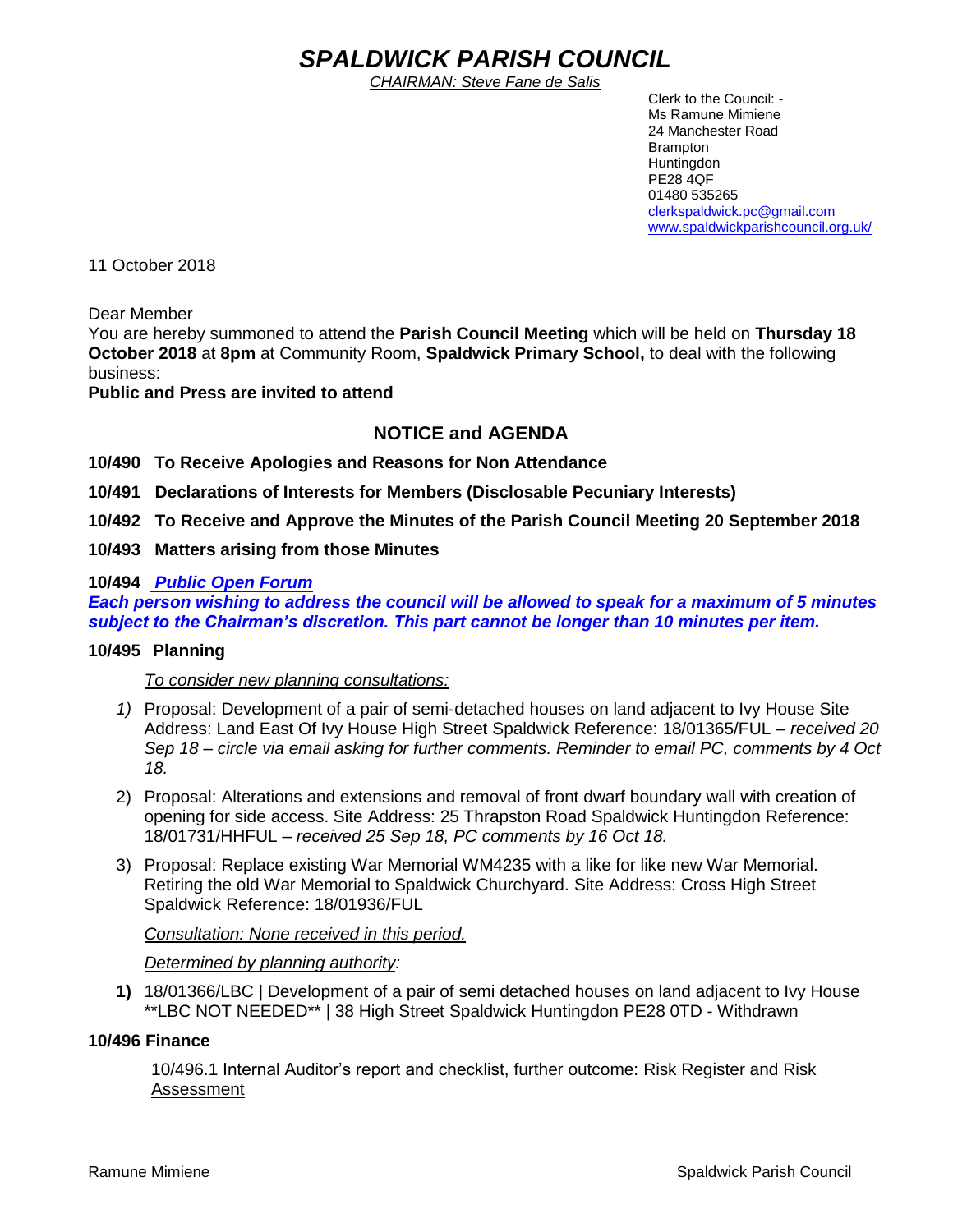10/496.2 To note Q2 Accounts for Jul, Aug & Sep 18 including Bank Reconciliation, I & E report and up to date Cashbook

10/496.3 Outcome re: Internet banking, Cllr G Smith

10/496.4 To Consider CIL Spending

#### 10/496.5 Expenditure for approval 18 October 18:

| <b>Date</b> | Chequ<br>e No. | <b>Payee and Description</b>                  | Amount  |
|-------------|----------------|-----------------------------------------------|---------|
| 18.10.18    | 100788         | Clerk's wages Oct 18                          | £65.94  |
| 18.10.18    | 100789         | HMRC Tax deductions from Clerk's wages Oct 18 | £16.40  |
| 18.10.18    | 100790         | Expenses on running cost of PC Sep & Oct 18   | £21.69  |
|             |                | Total October expenditure:                    | E104.03 |

## **10/497 General Data Protection Regulation (GDPR)** to consider:

10/497.1 Social Media and Electronic Communication Policy

10/497.2 Information & Data protection Policy

10/497.3 List of documents for Retention or Disposal

10/497.4 Subject Access Request Form

10/497.5 Consent Form

10/497.6 Privacy Notice Staff, Councillors and Role Holders

10/497.7 General Privacy Notice

10/497.8 Data Audit Schedule/ Mapping

10/497.9 Cyber Security Checklist

10/497.10 Security Incident Response Policy

#### **10/498 Assets – Provision/Maintenance**

10/498.1 Monthly Ferriman Road Play Area's Inspection

10/498.2 To note and consider the outcome after the Annual Play Area Inspection carried by Wicksteed

10/498.3 War Memorial, Planning Application for a new War Memorial submitted to HDC, further update by Cllr G Smith

10/498.4 Outcome re: Chevron boards which were removed in 2017, Thrapston Road junction to the Littlecoats on the bend.

#### **10/499 Highways, footpaths, byways, gritting bin, trees, etc**

10/499.1 Footpaths in the village

10/499.2 Overhanging hedges in the village – response from CCC

**10/500 To discuss the state of Village Sign,** update by Cllr R Johnson

**10/501 To discuss the ownership of the Community Room and the running cost: Declaration and Lease received from the solicitors. To sign the paperwork**

**10/502 Community Highways Volunteering Scheme and Community Flood Group,** update from Cllr Harriman

**10/503 Good Neighbours Scheme for Spaldwick,** Cllr M Robinson

**10/504 Village Hall**